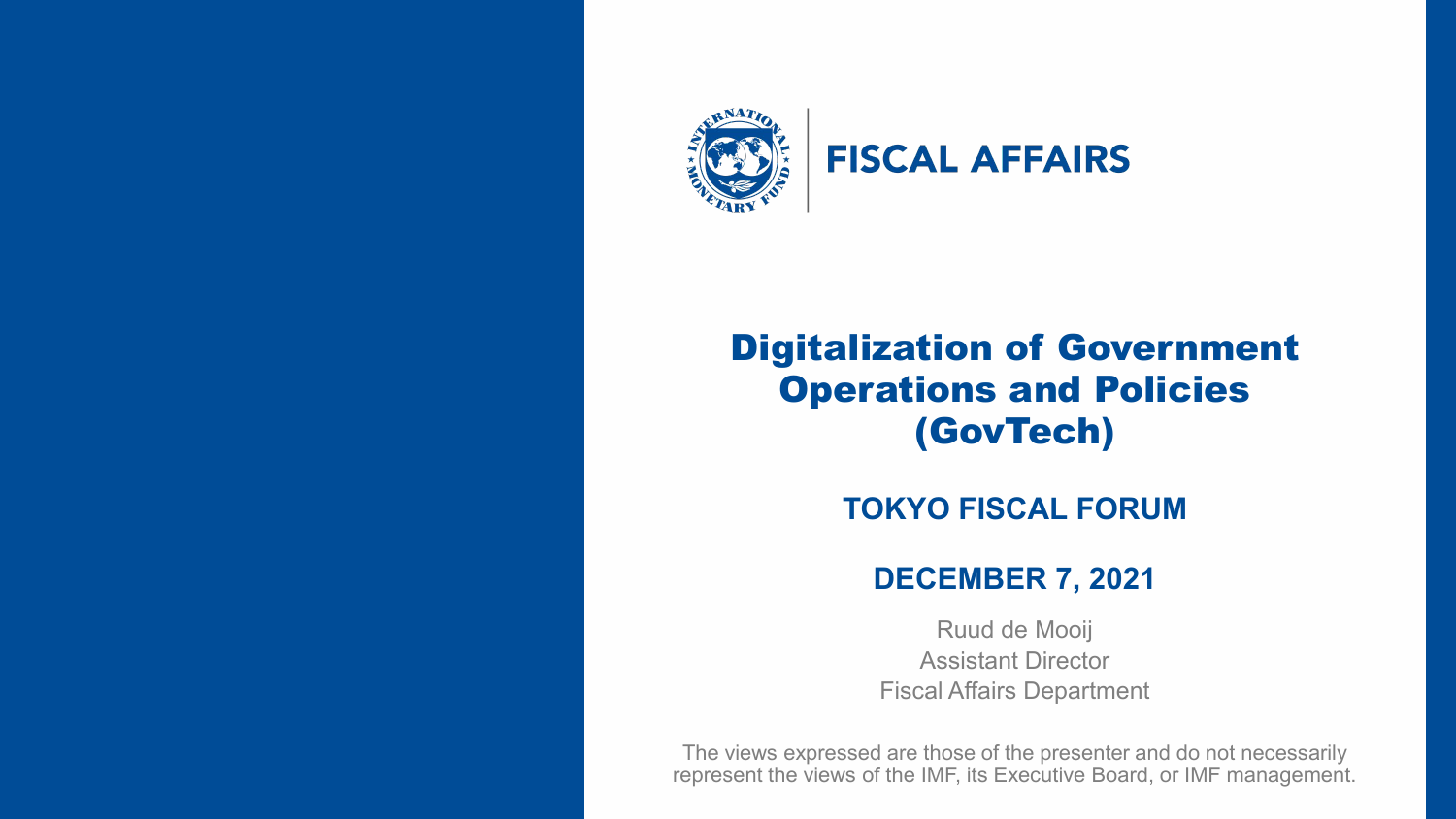# Digitalization is changing markets and public sectors

### *Forces of change (accelerated during COVID-year) lead to:*

More, better, and timelier information on transactions, people, assets

> Changing economics of information

Improved access, storage, processing and linking of (big) data

## Markets/firms/jobs

- 'Gig' economy
- Highly digitalized businesses
- Automation/AI

## Government operations and policies

- Doing things better
- Innovative policy designs
- New policy challenges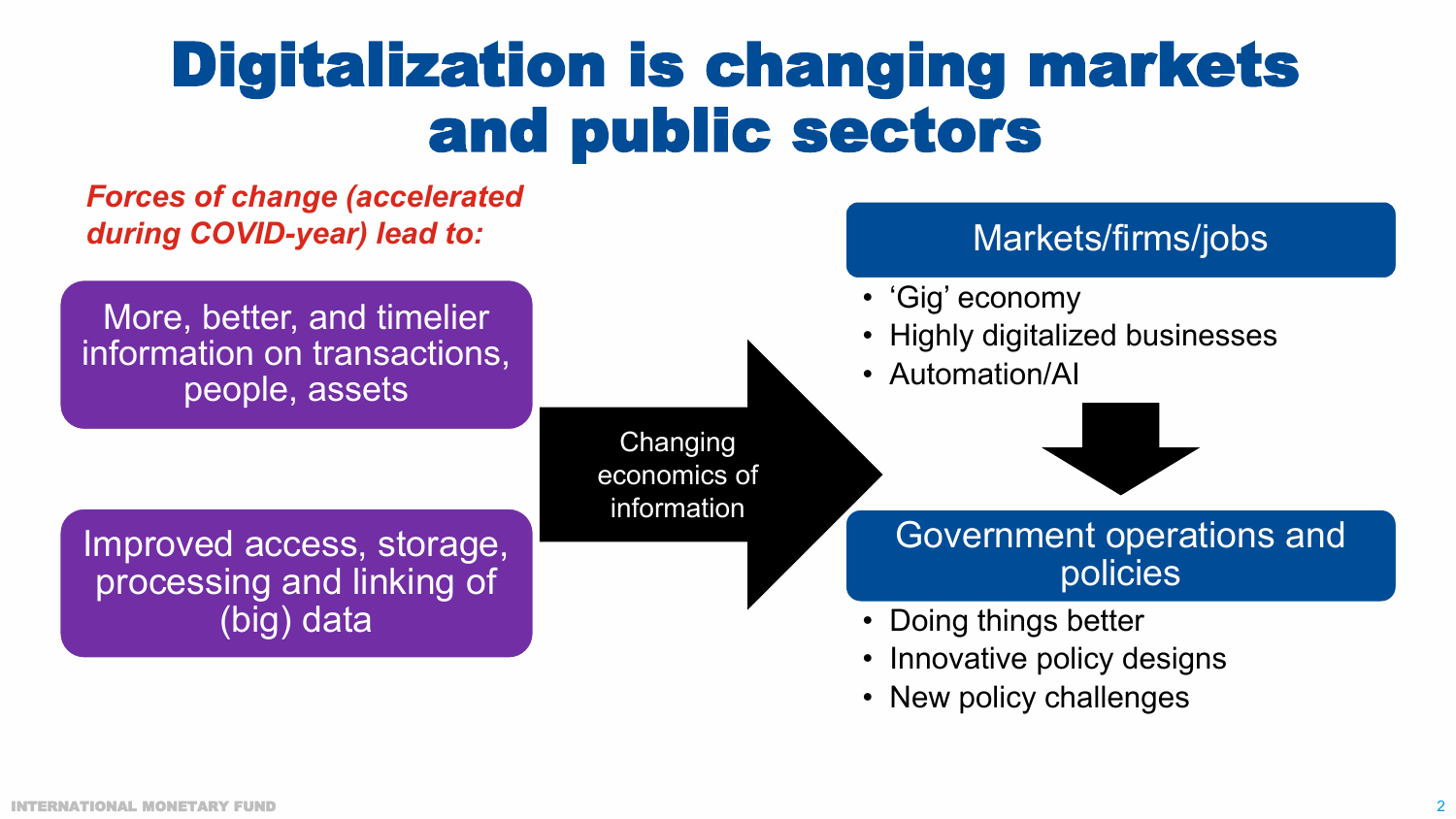**DIGITAL REVOLUTIONS** IN PUBLIC FINANCE 1010110001101

1.411106

**SANJEEV GUPTA** MICHAEL KEEN **ALPA SHAH GENEVIÈVE VERDIER** 

INTERNATIONAL MONETARY FUND



**Revenue administration** • **Public financial** •management

**Policy innovations** 

**Tax policy** • **Social transfers** •

## **Policy Challenges**

Privacy, • cybersecurity **Digital divide** •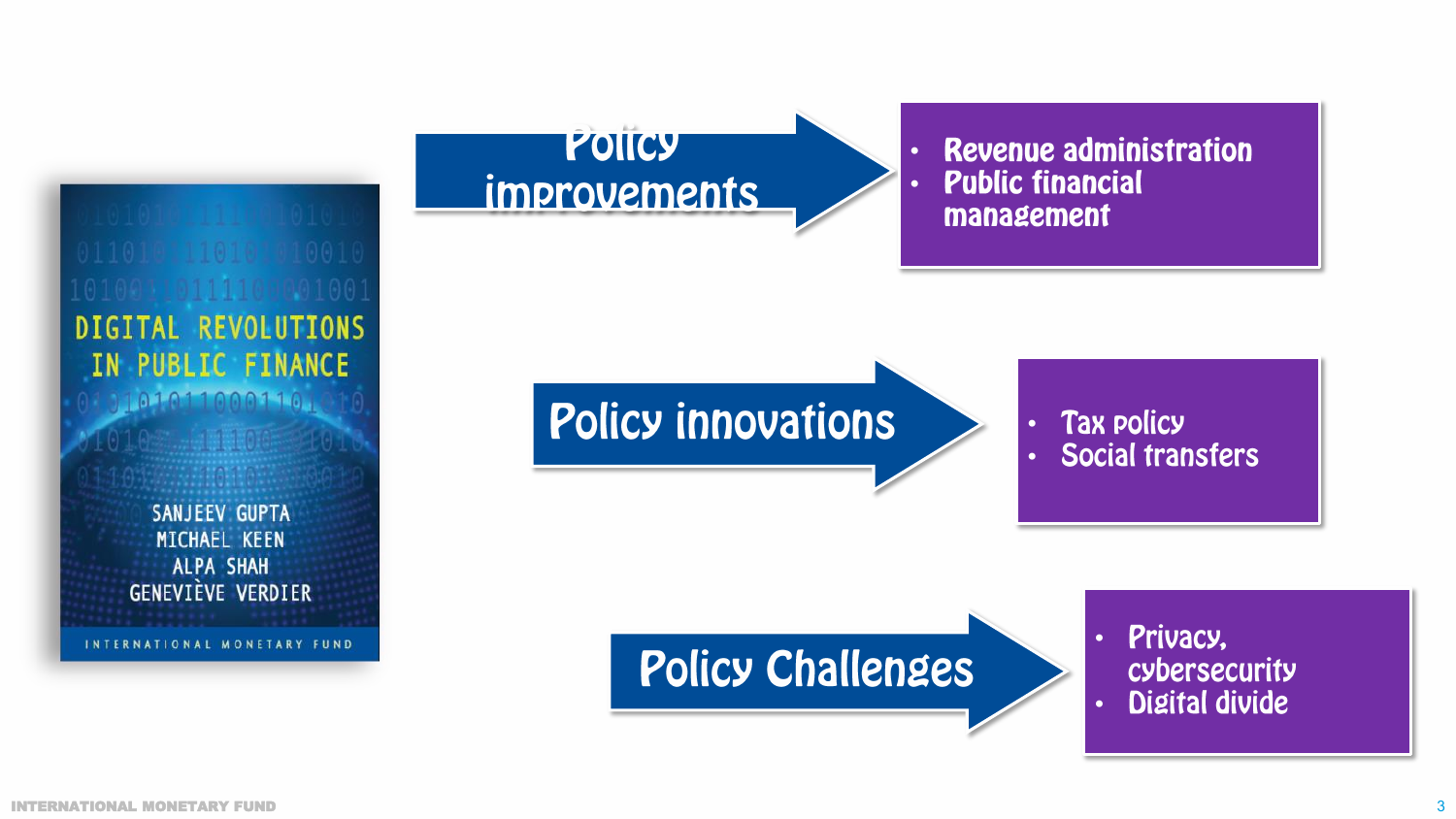# Digital Revenue Administration

#### *Signs that those using digital solutions more have fared better, but …*

- ... requires comprehensive transformation strategy
- ... needs adequate accounting for risks



## *Examples*

## **VAT and digitalization**

- Electronic sales registries boosted revenue by between 4 and 20 percent in LAC, AFR
- Solve the implementation challenge of ecommerce and on-line B2C services

## **Digital customs administration**

• See forthcoming FAD book

## **Taxing capital income/wealth for inclusion**

- Exploit better information to support enforcement
- Subsequently improve policy design too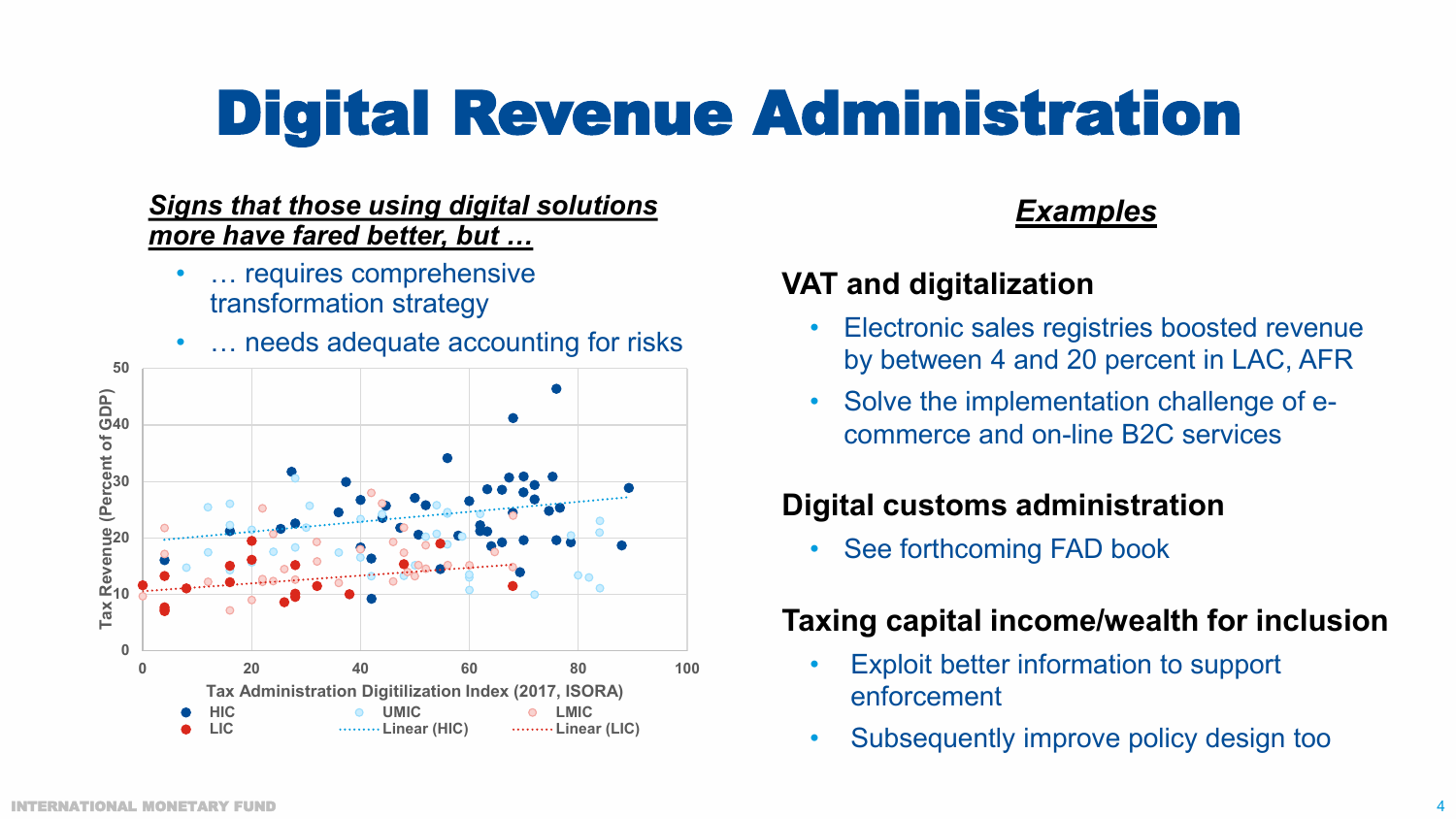## Stages of Digital Transformation

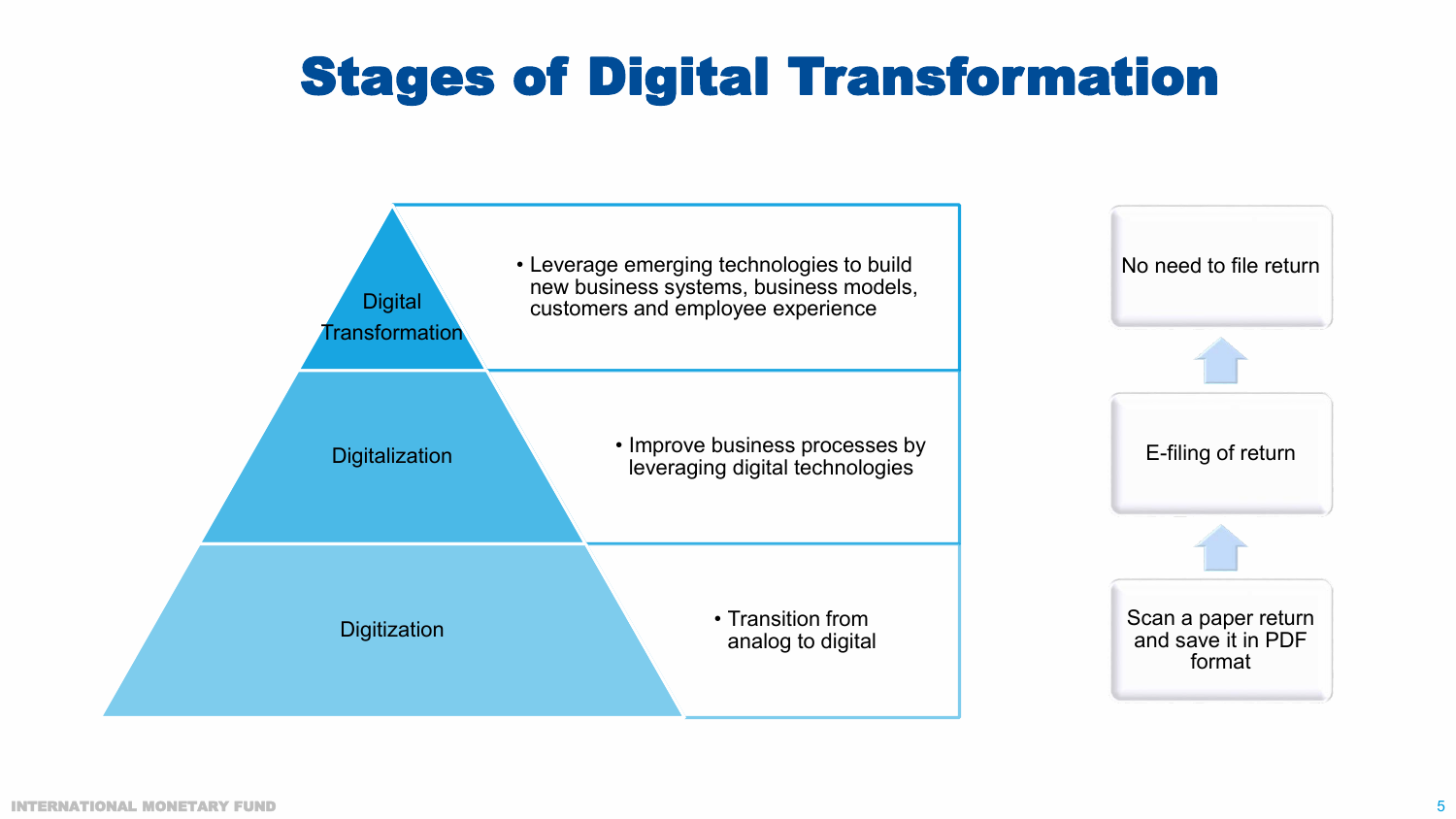# Digital Public Financial Management



## *GovTech affects all aspects of PFM*

- Supports fiscal sustainability;
- Improves service delivery to citizens (e.g. social transfers)
- Enhances efficiency of PFM processes (Financial Management Information Systems);
- Strengthens fiscal transparency and accountability (reducing corruption)
- Improve public procurement and efficiency of public investment;